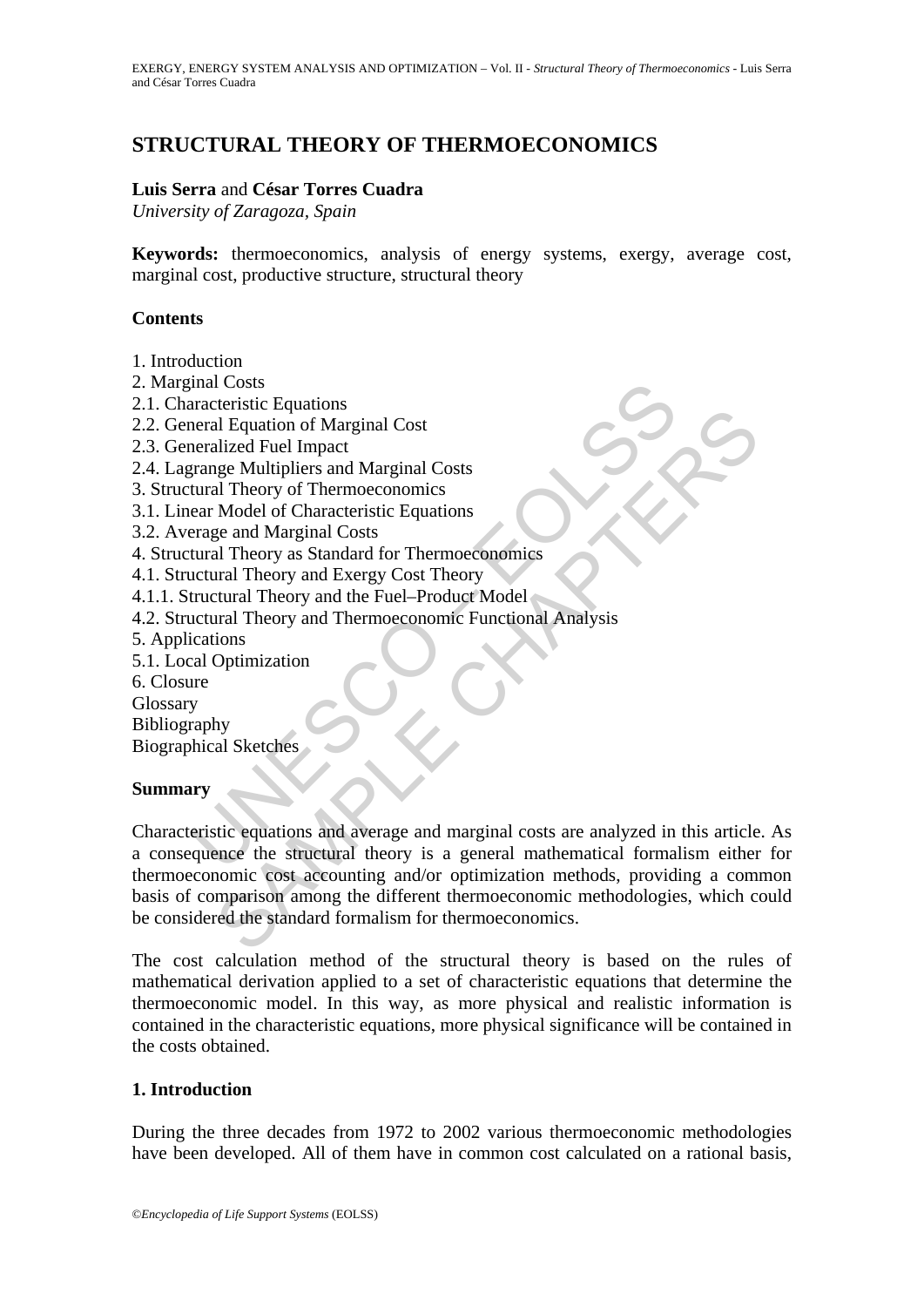which is the Second Law of Thermodynamics. This cost is a very useful tool for solving problems in complex energy systems, such as rational price assessment of the products of a plant based on physical criteria, local optimization, or operation diagnosis. These problems are difficult to solve using conventional energy analysis techniques based on the First Law of Thermodynamics.

As is explained in another article (see *The Thermodynamic Process of Cost Formation*), there are two main groups of thermoeconomic methods: a) cost accounting methods, which use average costs as a basis for a rational price assessment, and b) optimization methods, which employ marginal costs in order to minimize the costs of the products of a system or a component.

When comparing different thermoeconomic methodologies and the underlying ideas of their models, the reader is faced with as many nomenclatures, concepts, and names as there are existing methods. This could be one of the factors that impede a faster development of thermoeconomics. In order to avoid unnecessary confusion and provide a common basis for comparing different thermoeconomic methods, a common mathematical language for thermoeconomics is essential.

omparing different thermoeconomic methodologies and the underdeeds, the reader is faced with as many nomenclatures, concepts ee existing methods. This could be one of the factors that it mement of thermoeconomics. In order is, the reader is faced with as many nomenclatures, concepts, and name<br>is it, the reader is faced with as many nomenclatures, concepts, and name<br>existing methods. This could be one of the factors that impede a factor<br>is a Such a common mathematical formulation is provided by the structural theory of thermoeconomics, which can reproduce the results of any thermoeconomic methodology, both cost accounting and optimization, employing a linear thermoeconomic model. The most systematic and widespread thermoeconomic methodologies developed until now use linear models, or models that are easy to linearize. For this reason the structural theory provides a common mathematical formulation for the different thermoeconomic methodologies.

Previous works have already demonstrated that cost accounting methods such as exergy cost theory (ECT), the average cost approach (AVCO), and the last in first out approach (LIFO), as well as the optimization method called thermoeconomic functional analysis (TFA) (see *Functional Analysis*), can be dealt with in the structural theory.

In this article, the concept of cost is analyzed in detail and the mathematical formalism of the structural theory is presented. This theory allows:

- analysis of the process of cost formation, providing a physical and mathematical interpretation to the rules of cost apportioning (see *The Thermodynamic Process of Cost Formation*), and
- unification of the concepts of cost provided by the different cost accounting methodologies and some of the optimization methodologies.

## **2. Marginal Costs**

When performing a cost analysis in a system we can distinguish between *average costs*, which are ratios and express the average amount of resources per unit of product, and *marginal costs*, which are partial derivatives and indicate the additional resources required to generate one more unit of the product under specified conditions (see *The Thermodynamic Process of Cost Formation*):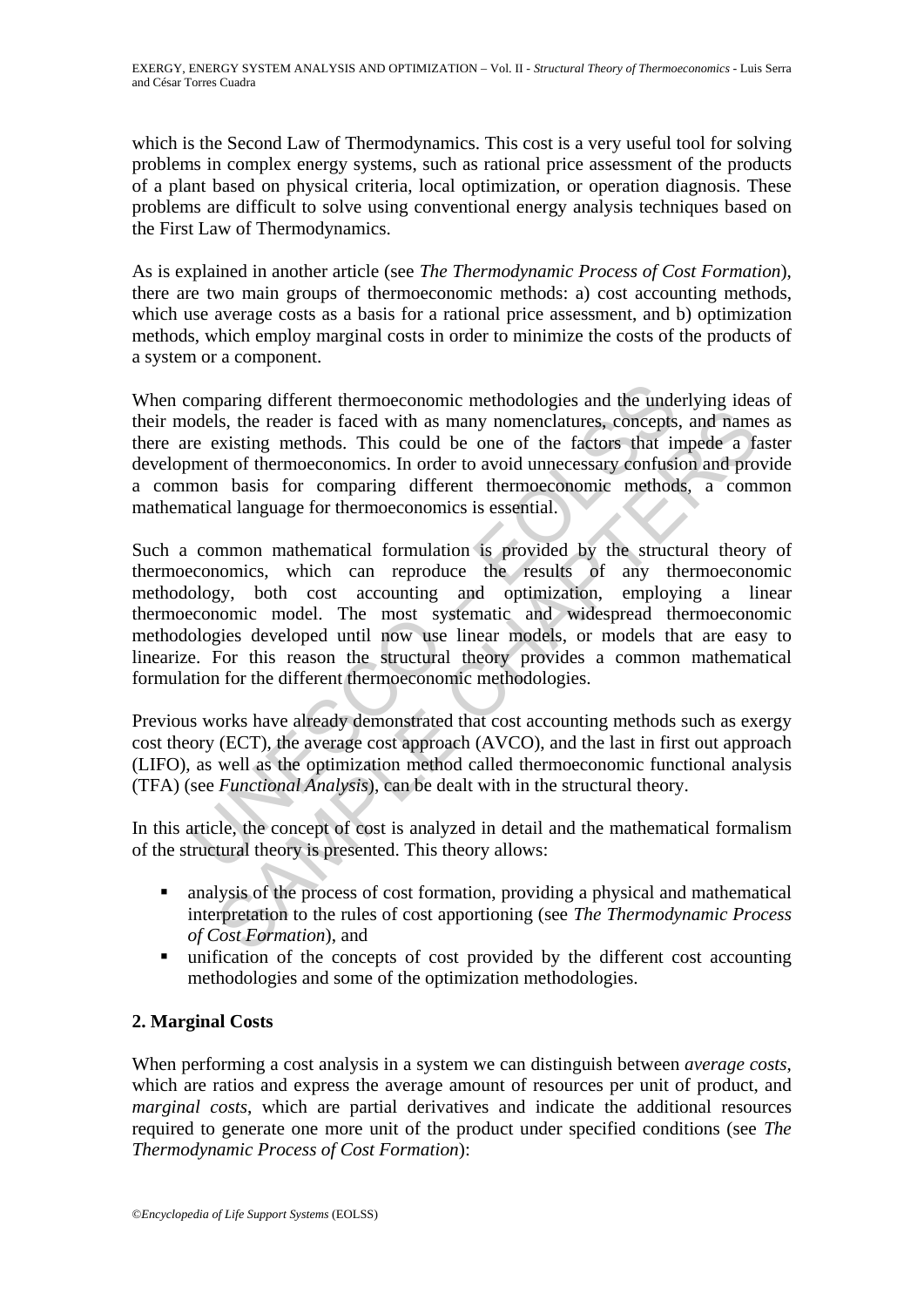Unit average cost = 
$$
\frac{E_o}{E_i}
$$
 (1)

Unit marginal cost = 
$$
\left(\frac{\partial E_0}{\partial E_i}\right)_{conditions}
$$
 (2)

In this section the concept of marginal costs in thermoeconomics is analyzed in detail, and some of its applications are presented. In order to help the reader follow the proposed arguments, the same cogeneration plant presented in other articles within this theme will be used as an example application (see Figures 1 and 2 in the article *The Thermodynamic Process of Cost Formation*).

### **2.1. Characteristic Equations**

When a thermoeconomic analysis is performed it is very useful to depict a productive structure (for the analyzed cogeneration plant, see Figure 2 in the article *The Thermodynamic Process of Cost Formation)*, which represents the productive purpose of the process units: that is, it gives a definition of fuel and product for each device, and the distribution of the resources throughout the plant.

dynamic Process of Cost Formation).<br>
aracteristic Equations<br>
aracteristic Equations<br>
e (for the analyzed cogeneration plant, see Figure 2 in the<br>
dynamic Process of Cost Formation), which represents the prod<br>
rocess units **Example 12**<br> **Example 2 Example 12**<br> **Example 2 Example 2 Example 12**<br> **Example 2 Example 2 Example 2 Example 16**<br> **Example 2 Example 2 Example 16**<br> **Example 2 Example 16**<br> **Example 16**<br> **Example 16**<br> The thermoeconomic model that is the mathematical representation of the productive structure (see *The Thermodynamic Process of Cost Formation*) consists of a set of mathematical functions called *characteristic equations.* They express each inlet flow as a mathematical function of the outlet flows, for all the productive structure process units and a set of internal parameters  $x_i$ :

$$
E_i = g_i(x_l, E_j) \quad i = 1,...,m-s
$$
 (3)

where the index *i* refers to the input flows of the process unit *l*, the index *j* refers to the output flows of the process unit *l*, and *m* and *s* are respectively the number of flows and the number of system outputs considered in the productive structure. Every flow is an input flow of a process unit, and an output flow of another process unit or to the environment. For the flows interacting with the environment, we define:

$$
Em - s + i = \omega i \qquad i = 1, \dots, s \tag{4}
$$

where  $\omega_i$  is the total system product, that is, an external variable that determines the total plant product. The characteristic equations for the cogeneration plant of our example (see Figure 2 in the article *The Thermodynamic Process of Cost Formation*) are shown in Table 1.

| $N^{\rm o}$ | <b>Process unit</b>                | <b>Entry</b>                                                          | Outlet            | <b>Characteristic</b><br>equation |
|-------------|------------------------------------|-----------------------------------------------------------------------|-------------------|-----------------------------------|
|             | 1   Combustor $\mathbf{F}_1 = E_1$ |                                                                       | $P_1 = E_3 - E_2$ | $F_i = g_{F_i}(x_i, P_i)$         |
|             |                                    | . Compressor $\mathbf{F}_2 = E_5 = W_{CD}$ $\mathbf{P}_2 = E_2 - E_0$ |                   | $F_2 = g_{F2} (x_2, P_2)$         |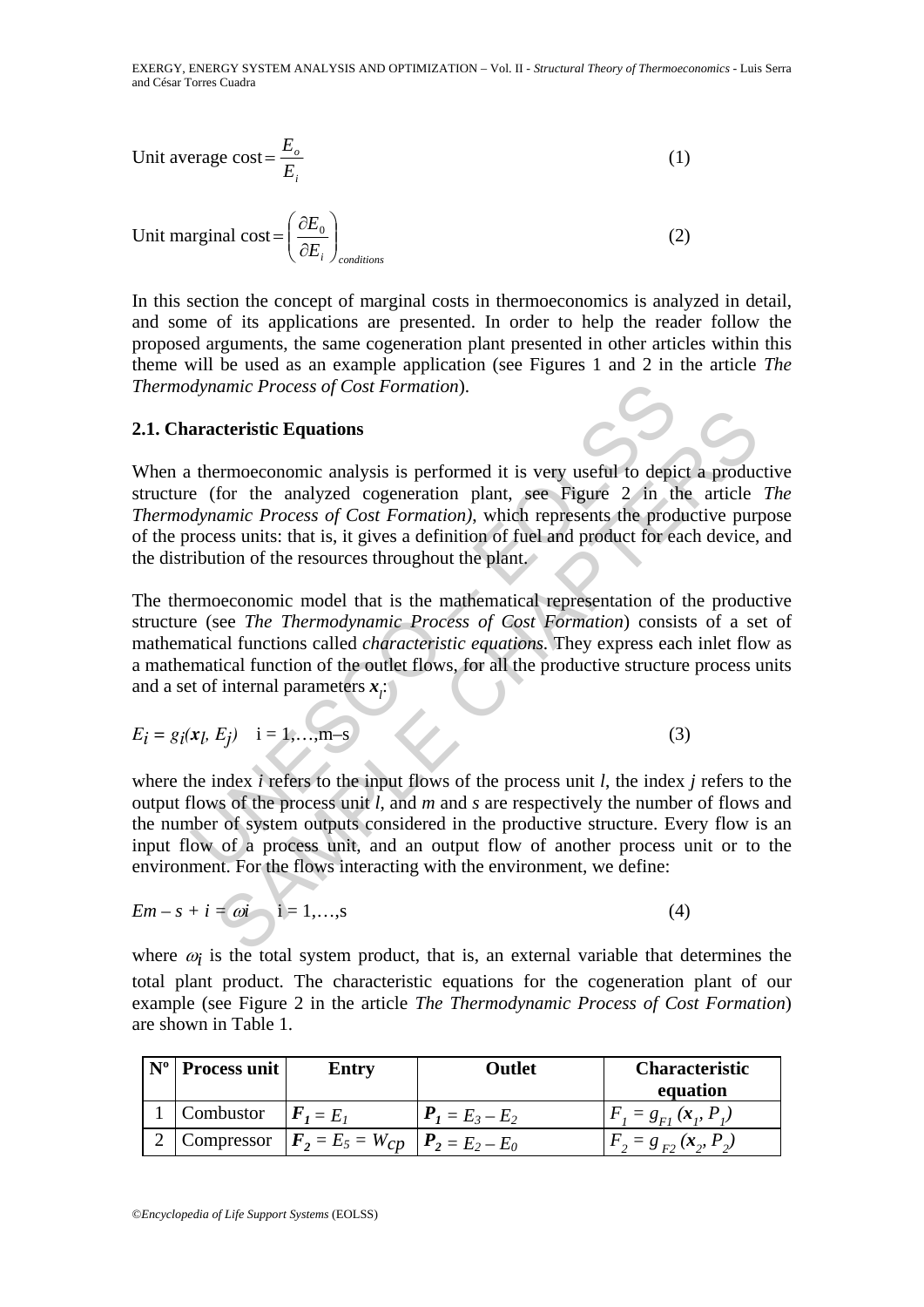|                | l Turbine                        | $F_3 = E_3 - E_4$                                                | $P_3 = W_{gt} = E_5 + W_{net}$   $F_3 = g_{F3}(x_g, P_3)$ |                                                       |
|----------------|----------------------------------|------------------------------------------------------------------|-----------------------------------------------------------|-------------------------------------------------------|
| $\overline{4}$ | H.R.S.G.                         | $\boldsymbol{F_4} = \boldsymbol{E_4}$                            | $P_{\textit{A}} = E_{\textit{HEAT}} = \omega_4$           | $F_{A} = g_{F4} (x_{A} P_{A})$                        |
| 5              | Junction 1                       | $P_1 = E_3 - E_2$                                                | $P_{i1} = E_3$                                            | $P_i = g_{p_i}(x_s, P_{iI})$                          |
|                |                                  | $P_2 = E_2 - E_0$                                                |                                                           | $P_2 = g_{p_2}(x_{5}, P_{11})$                        |
|                | 6   Branching 1   $P_{j1} = E_3$ |                                                                  | $F_3 = E_3 - E_4$                                         | $P_{j1} = g_{p_{j1}}(x_{\sigma} F_{\sigma} F_{\phi})$ |
|                |                                  |                                                                  | $\bm{F}_4 = \bm{E}_4$                                     |                                                       |
|                |                                  | Branching 2 $ \mathbf{P}_3  = Wgt = E_5   \mathbf{F}_2 = W_{CP}$ |                                                           | $P_3 = g_{pq}(x_p F_2, \omega_3)$                     |
|                |                                  | $+$ Wnet                                                         | Wnet                                                      |                                                       |

Table 1. Characteristic equations corresponding to the productive structure depicted in Figure 2 of the article *The Thermodynamic Process of Cost Formation*

The inlet and outlet flows of the productive structure units are of extensive magnitude, and are the product of a quantity (usually mass flow rate) and a quality (specific magnitude). The magnitudes applied by most thermoeconomic methodologies are exergy, negentropy (see *Functional Analysis*), and money. Other magnitudes, like enthalpy or entropy, can also be used.

The internal variables appearing in the thermoeconomic model depend on the behavior of the subsystem, and they are presumably independent of mass flow rates. This implies that relations like efficiencies or pressure and temperature ratios—which are mainly independent of the quantity of the exiting flows—can be used as internal parameters.

Figure 2 of the article *The Thermodynamic Process of Cost Forn*<br>Figure 2 of the article *The Thermodynamic Process of Cost Forn*<br>et and outlet flows of the productive structure units are of extens<br>the product of a quanti nd outlet flows of the productive structure units are of extensive magnities<br>e product of a quantity (usually mass flow rate) and a quality (spe.<br>D. The magnitudes applied by most thermoeconomic methodologies<br>gentropy (see Note that the main objective of the productive structure, and hence of the thermoeconomic model, consists of sorting the thermodynamic magnitudes related to the physical mass and energy flow-streams connecting the plant subsystems in a different way from the equations modeling the physical plant behavior, in order to determine explicitly for each subsystem its energy conversion efficiency.

It is important to keep in mind that thermoeconomics connects thermodynamics with economics. That is, by sorting the thermodynamic properties of the physical mass and energy flow-streams of a plant, which in turn provide the energy conversion efficiency of each subsystem, thermoeconomics analyzes the degradation process of energy quality through an installation.

Depending on the scope of the analysis, a subsystem can be identified as a separate piece of equipment, a part of a device, several process units, or even the whole plant. Sometimes the objective consists of analyzing a plant in great detail. In this case it is advisable, if possible, to identify each subsystem with a separate physical process (heat transfer, pressure increase or decrease, and chemical mixture or reaction) in order to locate and quantify, separately if possible, each thermal, mechanical, and chemical irreversible process occurring in the plant. If the objective consists of analyzing a macrosystem composed of several plants, in this case the more convenient approach would probably be to consider each separate plant as a subsystem.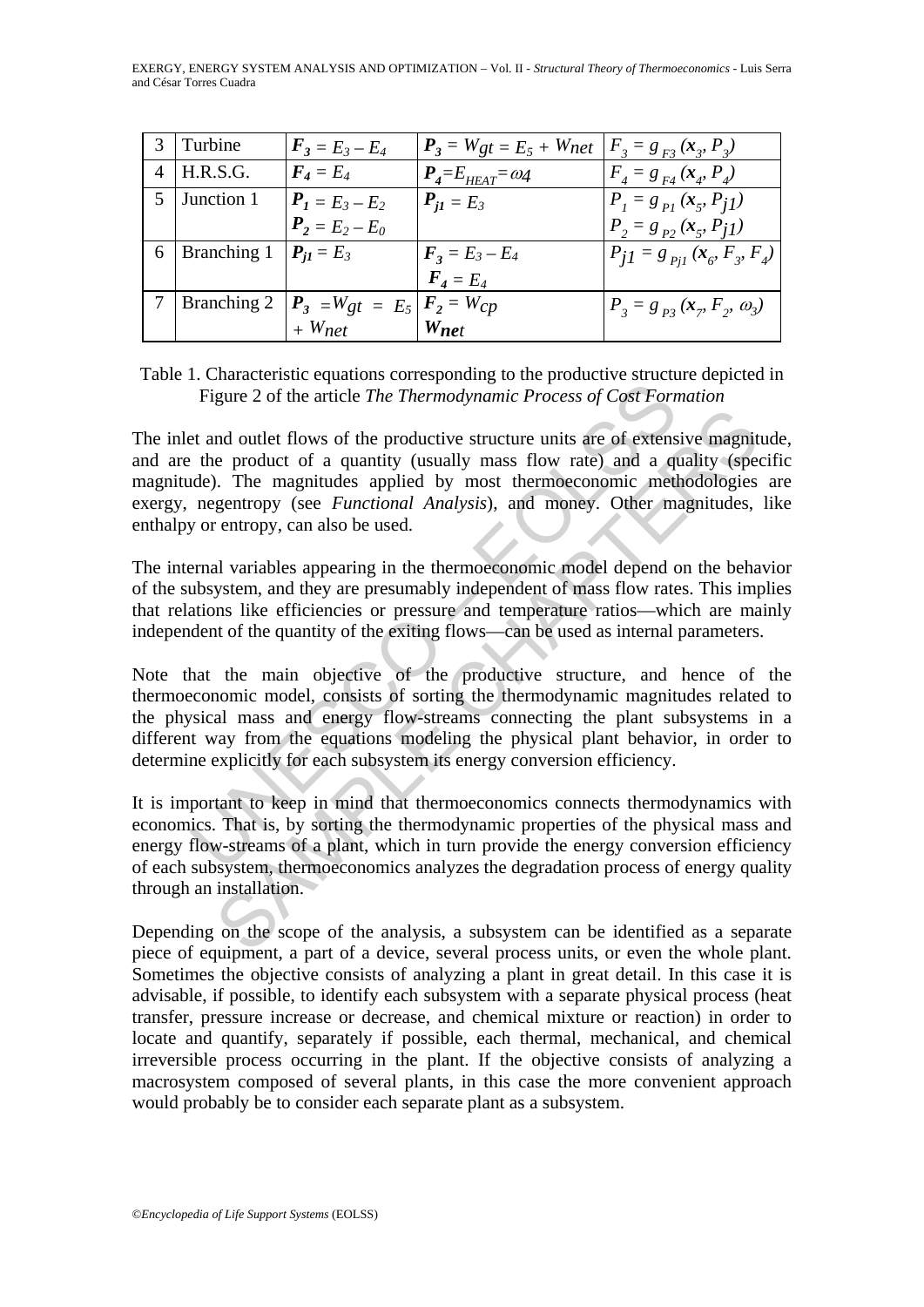Thus, thermoeconomics always performs a systemic analysis, no matter how complex the system, oriented towards locating and quantifying the energy conversion efficiency and the process of energy quality degradation. It is not within the scope of thermoeconomics to model the behavior of the process units, which is done by the mathematical equations of the physical model.

Even though it is not the objective of thermoeconomics to simulate the behavior of the subsystems, it is very important to build a thermoeconomic model with physical meaning. This is the reason, as already explained, for defining different thermoeconomic models for the same plant. Depending on the aggregation level and the nature of the thermoeconomic equations, the model will contain physical information about the actual system behavior with different degrees of detail. The results obtained from a very rough thermoeconomic model, which is not sensitive to any physical detail related to the actual behavior of the plant, will probably be useless.

## **2.2. General Equation of Marginal Cost**

Once the thermoeconomic model has been defined and the characteristic equations corresponding to the productive structure of the system are known, the costs of all flows in the productive structure can easily be calculated.

be actual system behavior with uniferent degrees of detail. The F<br>levery rough thermoeconomic model, which is not sensitive to any<br>of the actual behavior of the plant, will probably be useless.<br>**neral Equation of Marginal** be actual behavior of the plant, will probably be useless.<br>
al Equation of Marginal Cost<br>
thermoeconomic model has been defined and the characteristic equation<br>
thermoeconomic model has been defined and the characteristic The thermoeconomic model (characteristic equations) of an energy system contains the mathematical dependence between the resources consumed and plant flows (products and internal flows). Each flow, as a process unit input, is a function (defined by its characteristic equation) of a set of internal variables, *x*, external variables  $\omega$  and the output flows of the process unit. As a result, the plant resources can be then expressed using Eqs. (3) and (4) as a function of each flow, the set of internal variables of each process unit and the final product of the plant  $E_0 = g_0(E_i, x, \omega)$ .

When the variation of the resources consumed in the plant concerning a flow is calculated, the chain rule can be applied:

$$
\frac{\partial E_0}{\partial E_i} = k_{0,i}^* \qquad i = 1,...,e
$$
 (5a)

$$
\frac{\partial E_0}{\partial E_i} = \sum_{\substack{j=1 \ j \neq i}}^m \frac{\partial E_0}{\partial E_j} \frac{\partial g_j}{\partial E_i} \qquad i = e + 1, ..., m
$$
\n(5b)

The expression  $\overline{\partial E_i}$ *E* ∂  $\frac{\partial E_0}{\partial \Sigma}$  represents the marginal cost, which evaluates the additional consumption of resources when an additional unit of the flow –i– is produced, under the conditions that the internal variables, *x*, do not vary throughout the process. We can denote these marginal costs as *k \* <sup>i</sup>*, and *j*  $e^{ji}$   $\bar{\partial}E$ *g* ∂ ∂  $K_{ii} = \frac{88 \text{ J}}{25}$  represents the marginal consumption

*i*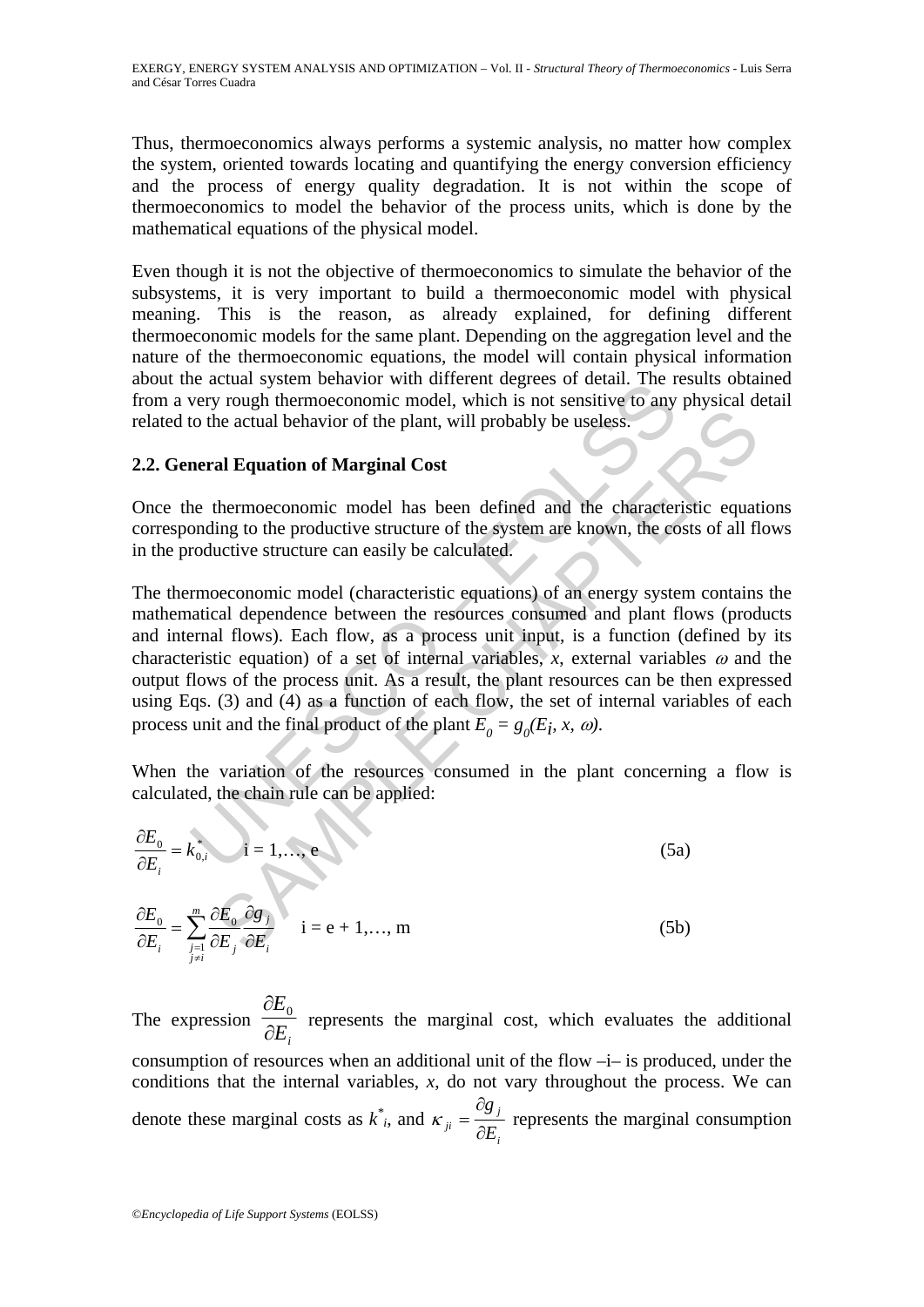of flow –j– to produce the flow –i–. With these, we can rewrite the previous expressions as:

$$
k_i^* = k_{0,i}^* \quad i = 1,..., e
$$
 (6a)

$$
k_i^* = \sum_{\substack{j=1 \ j \neq i}}^m k_j^* \kappa_{ji} \qquad i = e + 1, ..., m \qquad (6b)
$$

Note that when the boundary of the system analyzed coincides with the limits of the plant studied, then the unit exergy cost of each fuel entering the plant is considered equal to 1 because there is no energy quality degradation or exergy destruction at the very beginning of the productive process. Hence, the amount of exergy consumed to obtain each plant's fuel is its own exergy content, and therefore its unit exergy cost is equal to 1.

Then, if the characteristic equations and the marginal consumptions for each process unit are known, the marginal cost  $k^*$  for each flow can be obtained by solving the system of linear Eqs. (6).

For the example of the co-generation plant (see Figure 2 of *The Thermodynamic Process of Cost Formation*), Eqs. (6a) and (6b) can be written as:

equal to 1 because there is no energy quality degradation or exergy destruction at  
very beginning of the productive process. Hence, the amount of exergy consumer  
obtain each plant's fuel is its own exergy content, and therefore its unit exergy co-  
equal to 1.  
Then, if the characteristic equations and the marginal consumptions for each pro-  
quail to 1.  
Then, if the characteristic equations and the marginal consumptions for each pro-  
synotes of Cost Formation, Eqs. (6).  
For the example of the co-generation plant (see Figure 2 of The Thermodyne  
process of Cost formation), Eqs. (6a) and (6b) can be written as:  

$$
k_{F_1}^* = \frac{\partial E_1}{\partial F_1}
$$

$$
k_{F_2}^* = \frac{\partial E_1}{\partial F_2} \frac{\partial g_{F_1}}{\partial F_2}
$$

$$
k_{F_1}^* = \frac{\partial E_1}{\partial F_1} \frac{\partial g_{F_1}}{\partial F_2}
$$

$$
k_{F_1}^* = \frac{\partial E_1}{\partial F_1} \frac{\partial g_{F_1}}{\partial F_1}
$$

$$
k_{F_2}^* = \frac{\partial E_1}{\partial F_2} \frac{\partial g_{F_2}}{\partial F_2}
$$

$$
k_{F_1}^* = \frac{\partial E_1}{\partial F_1} \frac{\partial g_{F_1}}{\partial F_1}
$$

$$
k_{F_2}^* = \frac{\partial E_1}{\partial F_2} \frac{\partial g_{F_2}}{\partial F_2}
$$

$$
k_{F_1}^* = \frac{\partial E_1}{\partial F_2} \frac{\partial g_{F_2}}{\partial F_2}
$$

$$
k_{F_2}^* = \frac{\partial E_1}{\partial F_2} \frac{\partial g_{F_2}}{\partial F_2}
$$

$$
k_{F_1}^* = \frac{\partial E_1}{\partial F_1} \frac{\partial g_{F_2}}{\partial F_2}
$$

$$
k_{F_2}^* = \frac{\partial E_1}{\partial F_2} \frac{\partial g_{F_2}}{\partial F_2}
$$

$$
k_{F_1}^* = \frac{\partial E_1}{\partial F_1} \frac{\partial g_{F_2}}{\partial F_2}
$$

$$
k_{F_2}^* = \frac{\partial E_1}{\partial F_2} \frac{\partial g_{F_2}}{\partial F_1}
$$

$$
k_{F_2}^* =
$$

1

*j*

1

*P*

∂

1

*j*

*P*

∂

2

*P*

1

If the unit costs of the inlet plant fuels and the characteristic equations are known, the previous equations are a set of *m* equations with *m* unknowns, which are the marginal costs. Note that this set of equations shows the process of cost formation on the productive structure: that is, how the cost is generated through the process units of the plant.

*net*

3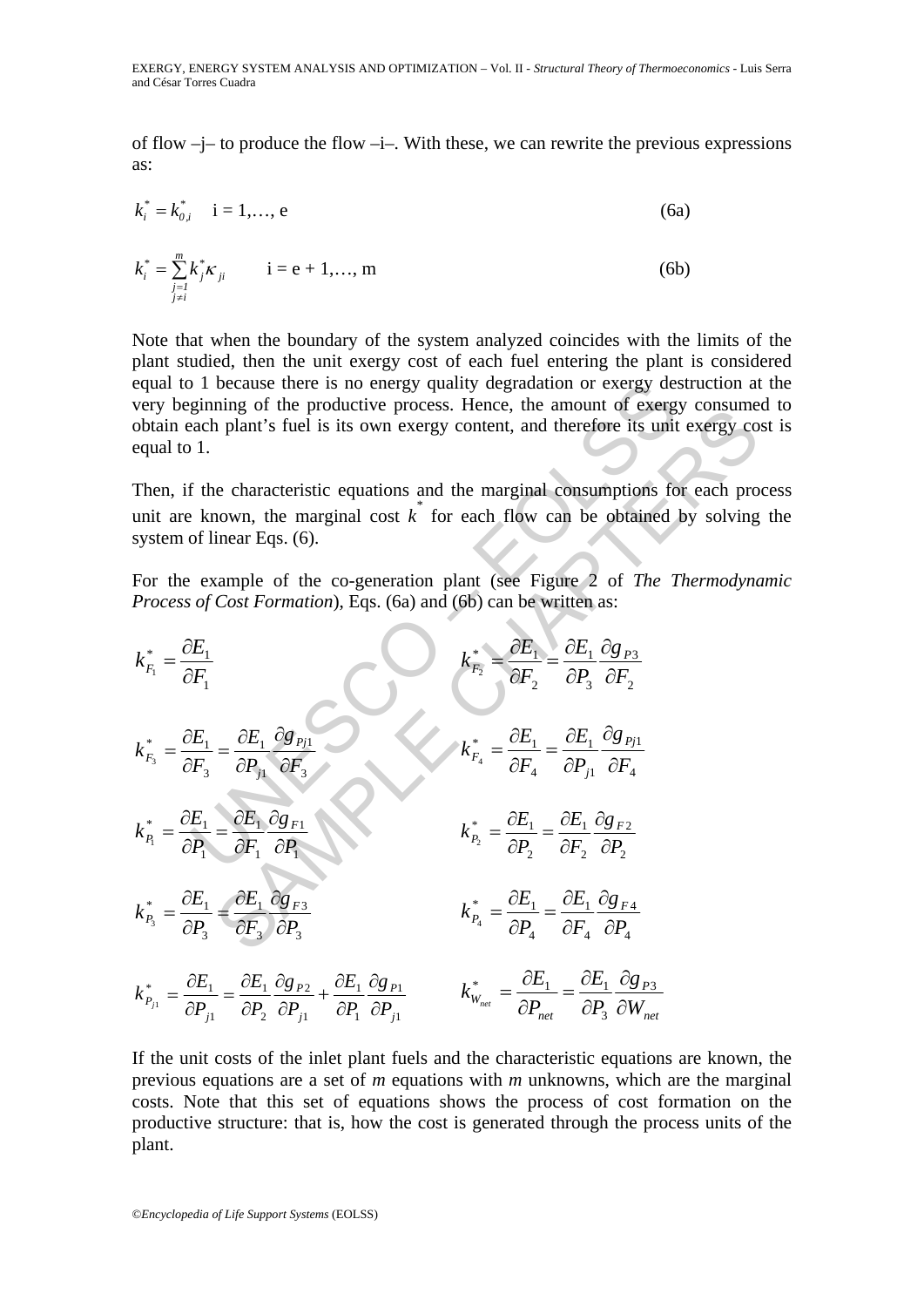Note that the proposed procedure to calculate the marginal cost of all the flows of a plant is general and valid for any thermoeconomic formulation that uses characteristic equations connecting inlet and outlet flows of each process unit.

The thermoeconomic cost calculation procedure considering monetary units is similar to that explained in the previous paragraphs, but in this case the input plant resources are expressed in monetary units and the process unit capital cost *Z* must be taken into account. Thus, the capital cost of each process unit *Z* can be considered an external flow of the plant resources from the environment to the process unit (see Figure 1). This will represent the monetary units per second needed to compensate for the depreciation, maintenance cost, and so on of the process unit.



Figure 1. Economic resources scheme

According to marginal cost analysis, *Z* represents an environmental resource and can be handled in the same mathematical way as energy resources. The amount of resources consumed when manufacturing a device is, in fact, the amount of resources consumed to obtain the plant products. Then the marginal unit cost ∂*Z/*∂*E* can be considered a marginal consumption  $\kappa_{7i}$ .

For the process unit depicted in Figure 1 the characteristic equations are:

$$
E_i = f(E_j, \mathbf{x}_1) \tag{7a}
$$

$$
Z_1 = Z(E_j, x_l) \tag{7b}
$$

And the cost of the product is, for the case of Figure 1:

$$
k_j^* = \frac{\partial E_0}{\partial E_i} \frac{\partial g_i}{\partial E_j} + \frac{\partial Z_i}{\partial E_j}
$$
 (8)

 $k_j^*$  where  $E_0$  represents the resources consumed in the whole plant expressed in terms of exergy (kJ) and  $Z_l$  represents the resources, expressed in terms of exergy (kJ), consumed for manufacturing the device l. Note that in Eq. (8) the units of cost, are exergy units  $(kJ/kJ)$ .

In monetary units (\$), Eqs. (5) and (8) can be rewritten as follows: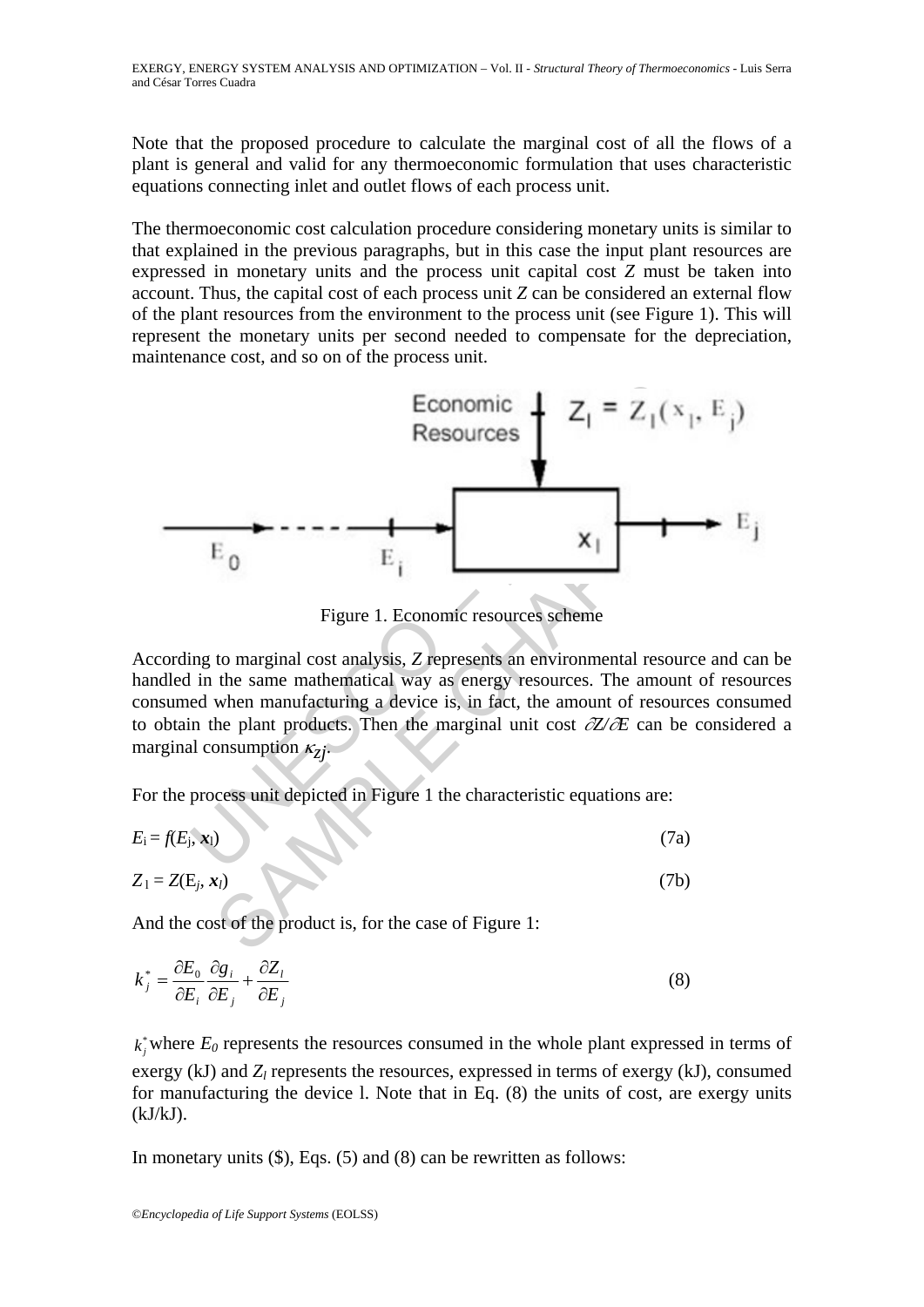$$
\frac{\partial C_0}{\partial E_i} = c_{0,i} \quad i = 1,..., e
$$
\n(9a)

$$
\frac{\partial C_0}{\partial E_i} = \frac{\partial Z_i}{\partial E_i} + \sum_{\substack{j=1 \ j \neq i}}^m \frac{\partial C_0}{\partial E_j} \frac{\partial g_j}{\partial E_i} \quad i = e + 1..., m
$$
\n(9b)

where  $C_0$  represents the resources consumed in the whole system but in this case expressed in monetary units  $(\$)$ , and  $Z_l$  is the capital cost of device l. Note that in this case the unit cost, *ci* is expressed in monetary units per unit of exergy of the flow i, that is, in \$/kJ.

These equations can be written in matrix notation as follows:

$$
\left(\mathbf{U}_{\mathbf{D}} - \left(\mathbf{K}\right)\right)\mathbf{k}^* = \mathbf{z}_{\mathrm{e}} \tag{10}
$$

where:

- - -

 $U_D$  is the identity matrix (*m* dimension)

 $\langle K \rangle$  is a  $m \times m$  matrix containing the Jacobian of the characteristic equations; its elements are the marginal exergy consumptions  $\kappa_{ii}$ 

 $k^*$  is a vector ( $m \times I$ ), with the marginal costs of each flow

 $z<sub>e</sub>$  is a vector ( $m \times I$ ), containing the unit costs of plant resources and the capital costs of the devices.

quations can be written in matrix notation as follows:<br>  $\mathbf{K}$ ) $\mathbf{k}^* = \mathbf{z}_e$ <br>
e identity matrix (*m* dimension)<br>
a  $m \times m$  matrix containing the Jacobian of the characteristic<br>
s are the marginal exergy consumptions Moreover, the same of the material state of the same of the same of the same of the same of the same of the same of the same of the same of the same of the same of the same of the same of the same of the same of the same TO ACCESS ALL THE **23 PAGES** OF THIS CHAPTER, Visit: http://www.eolss.net/Eolss-sampleAllChapter.aspx

#### **Bibliography**

Bejan A., Tsatsaronis G., and Moran M. (1996). *Thermal Design and Optimization*. New York: Wiley. [This book provides an outlook of thermoeconomics and its scope that is complementary to the approach presented in this paper. It also presents a description in detail of the AVCO method.]

Erlach B., Serra L., and Valero A. (1999). Structural theory as standard for thermoeconomics. *Energy Conversion and Management* **40**, 1627–1649. [In this paper it is proved how the mathematical formalism of the structural theory can be applied to cost accounting methods, such as AVCO and LIFO, which are different from exergy cost theory.]

Evans R.B. (1980). Thermoeconomic isolation and essergy analysis, *Energy* **5**(8–9), 805–822. [This introduces the concept of thermoeconomic isolation.]

Frangopoulos C.A. (1987). Thermoeconomic functional analysis and optimization. *Energy* **12**(7), 563– 571. [This paper presents a complete and very interesting description of the thermoeconomic functional analysis.]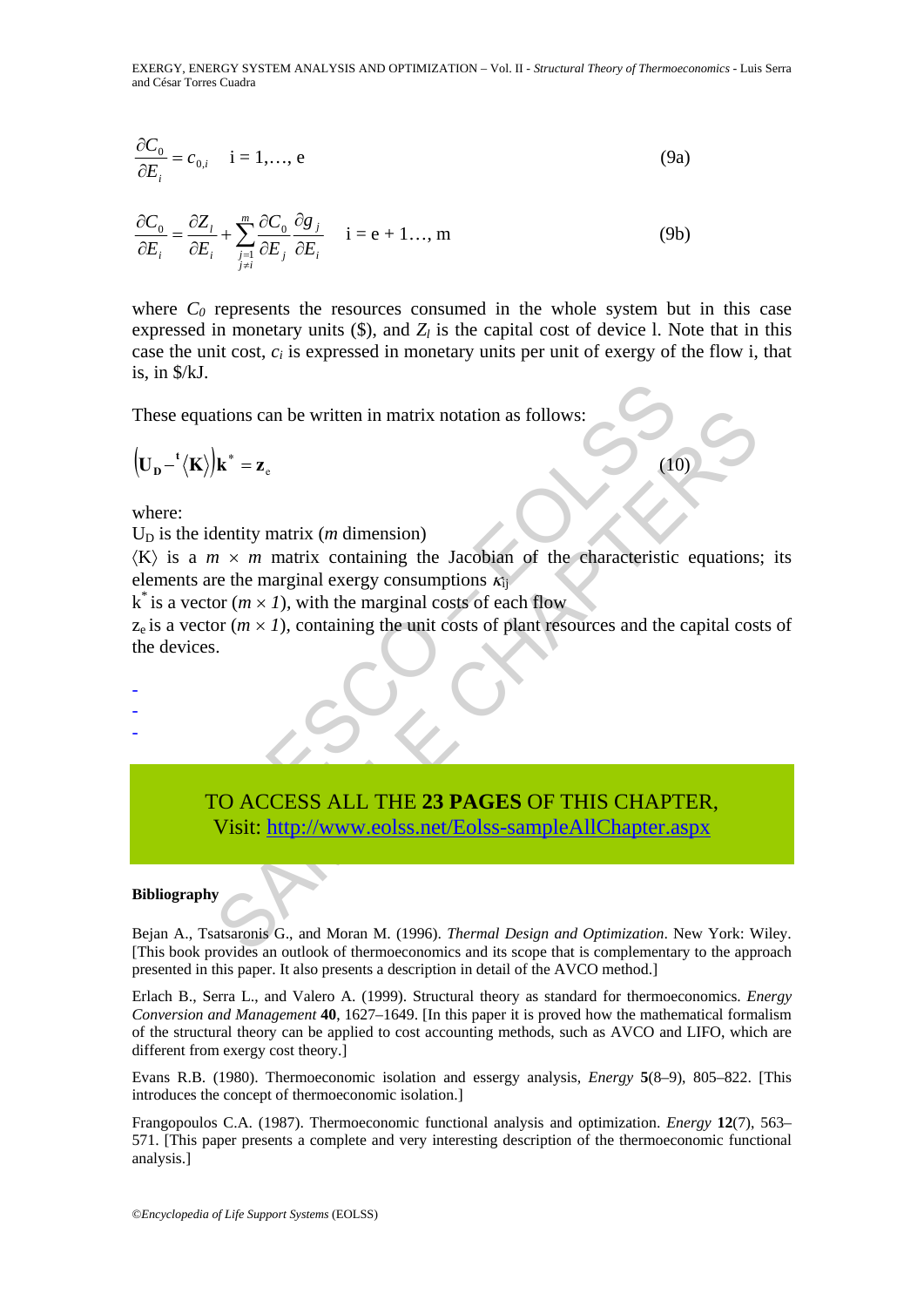Frangopoulos C.A. and Evans R.B. (1984). Thermoeconomic isolation and the optimization of thermal system components. *Second Law Aspects of Thermal Design* (ed. A. Bejan and R.L. Reid), 22nd National Heat Transfer Conference, Niagara Falls, NY, August 5–8, HTD-Vol. 33, pp. 87–94, New York: ASME. [This paper mathematically formalizes the concept of thermoeconomic isolation and its consequences for the optimization of complex systems.]

Lozano M.A., Valero A., and Serra L. (1996). Local optimization of energy systems. *Proceedings of the ASME Advanced Energy System Division*. AES Vol. 36, pp. 241–250, Atlanta, GA: AES. [A complete description of the fundamentals of local optimization with the application to a power plant.]

Serra L. (1994) *Optimización exergoeconómica de sistemas térmicos*. Ph.D. thesis. Department of Mechanical Engineering, University of Zaragoza, Spain. [A complete description of the structural theory with its applications, and a demonstration of its validity as a general formalism for different thermoeconomic methods. Also provides a complete analysis of average and marginal costs and their relationship.]

Tsatsaronis G. (1994). Invited papers of exergoeconomics. *Energy* 19(3). [Presents a comparison among different thermoeconomic methods.]

<sup>1</sup>s G. (1994). Invited papers of exergoeconomics. *Energy* 19(3). [Presents a c<br>thermoeconomic methods.]<br>2000). *Thermoeconomic Analysis and Simulation of a Combined Power and D*<br>sis, Department of Mechanical Engineering, Uche J. (2000). *Thermoeconomic Analysis and Simulation of a Combined Power and Desalination Plant*. Ph.D. thesis, Department of Mechanical Engineering, University of Zaragoza, Spain. [This work, which has been written in English, is the most complete thermoeconomic analysis to date of a complex system by applying the formalism of the structural theory. It presents exergy cost analysis, thermoeconomic cost analysis, thermoeconomic diagnosis, local optimization, and benefit maximization of an existing dual purpose power and desalination plant.]

Valero A. and Lozano M.A. (1993). Theory of the exergetic cost. *Energy* **18**(9), 939–960. [A mature description of ECT with several examples of its applications.]

Valero A., Serra L., and Lozano M.A., (1993). Structural theory of thermoeconomics, *Proceedings of the ASME Advanced Energy System Division,* AES Vol. 30 (ASME Book H00874). ASME. [This paper presents the fundamentals of the structural theory.]

### **Biographical Sketches**

**Luis Serra** graduated in Chemistry from the University of Oviedo in 1988, and obtained a Ph.D. in mechanical engineering from the University of Zaragoza in 1994 with a thesis on *Exergoeconomic Optimization of Complex Energy Systems*. From 1989–1997 he was successively Assistant Professor and Associate Professor at the University of Zaragoza Department of Mechanical Engineering. Since 1993 he has also been Research and Project Manager of the Thermoeconomic Division of CIRCE.

moeconomic methods.]<br>
Thermoeconomic enhanced Exploreria and Simulation of a Combined Power and Desalination I<br>
Department of Mechanical Engineering, University of Zaragoza, Spain [This work, when<br>
then in English, is the He is an expert in thermoeconomic analysis, participating in and leading several R&D projects on thermoeconomics, including a thermoeconomic diagnosis of the IGCC power plant at Puertollano (Spain), thermoeconomic analysis of the dual-purpose power and desalination plant at Al Taweelah (UAE), and thermoeconomic analysis of the dairy industry. He is participating in and developing various other projects related to sustainable and efficient energy conversion systems applied to conventional coalfired power plant, such as co-firing in the Escucha power plant, and efficiency monitoring and improvement of the Teruel power plant.

He is author and/or co-author of more than 30 papers and books on thermoeconomics and its applications to complex energy systems, and Secretary of the International Study Group for Water and Energy Systems. He has taught several international courses on thermoeconomics, has been a member of the scientific committee of several international conferences, and is a member of the editorial advisory board of the *International Journal of Energy Environment and Economics*.

**César Torres Cuadra** is a research contributor at the CIRCE foundation (Center of Research for Energy Resources and Consumption), Zaragoza, Spain. He received a Bachelor Diploma in Mathematics from the University of Zaragoza in 1984, worked as researcher in the ITA (Technological Institute of Aragon), and undertook graduate studies in mechanical engineering with a major in energy optimization at the University of Zaragoza, obtaining a Ph.D. in 1991.